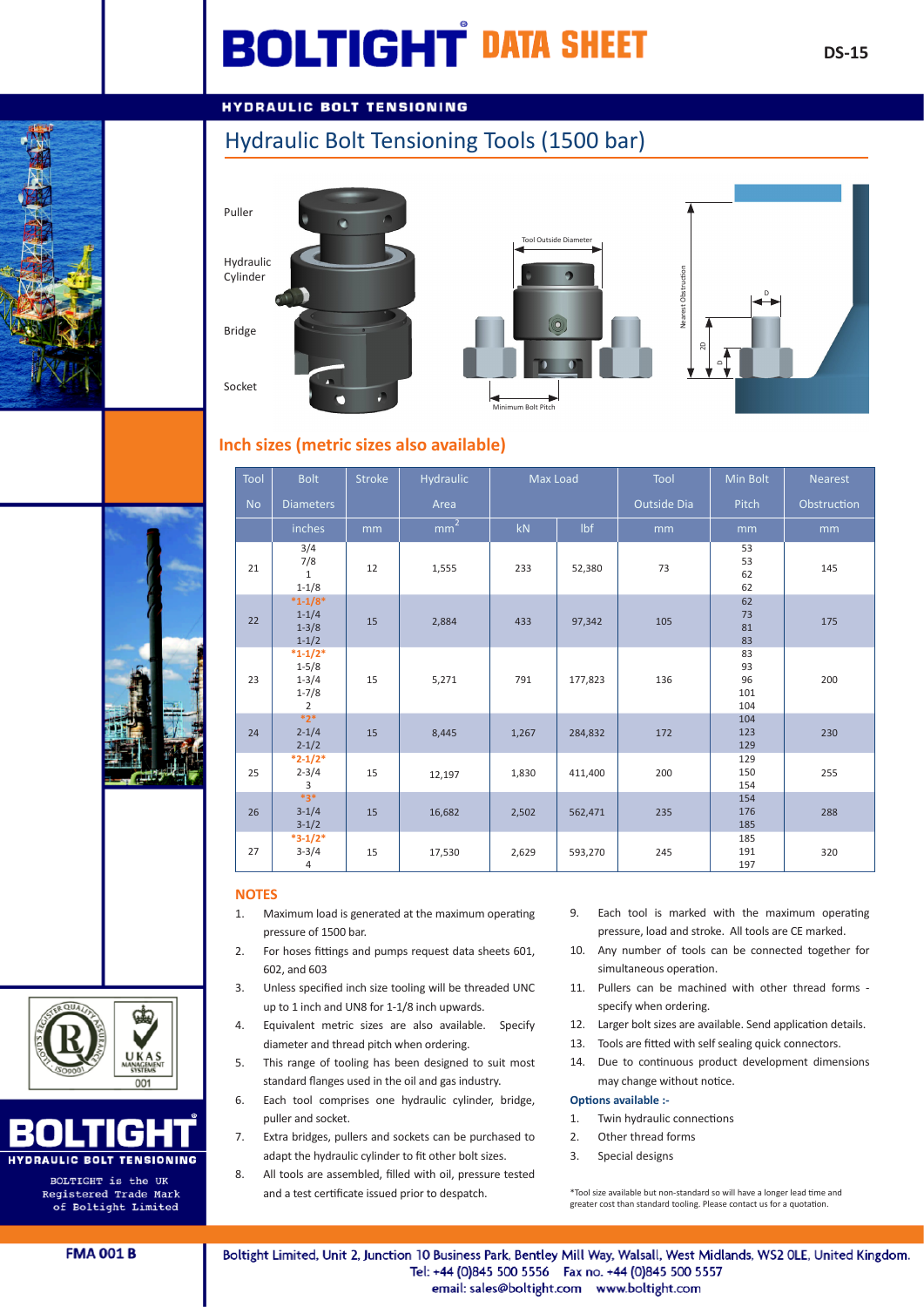## **BOLTIGHT DATA SHEET**

## **HYDRAULIC BOLT TERMIDATAG**

## Hydraulic Bolt Tensioning Tools (1500 bar)

Bridge







### **Metric sizes (inch sizes also available)**

| <b>Tool</b> | <b>Bolt</b>                       | <b>Stroke</b> | <b>Hydraulic</b>  | <b>Max Load</b> |         | <b>Tool</b>        | <b>Min Bolt</b>              | <b>Nearest</b>     |
|-------------|-----------------------------------|---------------|-------------------|-----------------|---------|--------------------|------------------------------|--------------------|
| <b>No</b>   | <b>Diameters</b>                  |               | Area <sup>2</sup> |                 |         | <b>Outside Dia</b> | <b>Pitch</b>                 | <b>Obstruction</b> |
|             | metric                            | mm            | mm                | kN              | lbf     | mm                 | mm                           | mm                 |
| 21          | M16<br>M20<br>M22<br>M24<br>M27   | 12            | 1,555             | 233             | 52,380  | 73                 | 53<br>53<br>53<br>62<br>62   | 145                |
| 22          | *M27*<br>M30<br>M33<br>M36<br>M39 | 15            | 2,884             | 433             | 97,342  | 105                | 62<br>73<br>73<br>81<br>83   | 175                |
| 23          | *M39*<br>M42<br>M45<br>M48<br>M52 | 15            | 5,271             | 791             | 177,823 | 136                | 83<br>93<br>96<br>101<br>104 | 200                |
| 24          | *M52*<br>M56<br>M64               | 15            | 8,445             | 1,267           | 284,832 | 172                | 104<br>123<br>129            | 230                |
| 25          | *M64*<br>M72<br>M76               | 15            | 12,197            | 1,830           | 411,400 | 200                | 129<br>150<br>154            | 255                |
| 26          | *M76*<br><b>M80</b><br>M90        | 15            | 16,682            | 2,502           | 562,471 | 235                | 154<br>176<br>185            | 288                |
| 27          | *M90*<br>M95<br>M100              | 15            | 17,530            | 2,629           | 593,270 | 245                | 185<br>191<br>197            | 320                |

#### **NOTES**

- 1. Maximum load is generated at the maximum operating pressure of 1500 bar.
- 2. For hoses fittings and pumps request data sheets 601, 602, and 603
- 3. Unless specified inch size tooling will be threaded UNC up to 1 inch and UN8 for 1-1/8 inch upwards.
- 4. Equivalent metric sizes are also available. Specify diameter and thread pitch when ordering.
- 5. This range of tooling has been designed to suit most standard flanges used in the oil and gas industry.
- 6. Each tool comprises one hydraulic cylinder, bridge, puller and socket.
- 7. Extra bridges, pullers and sockets can be purchased to adapt the hydraulic cylinder to fit other bolt sizes.
- 8. All tools are assembled, filled with oil, pressure tested and a test certificate issued prior to despatch.
- 9. Each tool is marked with the maximum operating pressure, load and stroke. All tools are CE marked.
- 10. Any number of tools can be connected together for simultaneous operation.
- 11. Pullers can be machined with other thread forms specify when ordering.
- 12. Larger bolt sizes are available. Send application details.
- 13. Tools are fitted with self sealing quick connectors.
- 14. Due to continuous product development dimensions may change without notice.

#### **Options available :-**

- 1. Twin hydraulic connections
- 2. Other thread forms
- 3. Special designs

\*Tool size available but non-standard so will have a longer lead time and<br>greater cost than standard tooling. Please contact us for a quotation.



المحاربين والأ

de 2, juneiro 10, fundares Paul Service, MIL Vage Mobell, Versa Millionis APVI (18, 18 met Claudian **March and** ab envision, 500 poder into no envisioner, 500 poder consideration by the contract and given